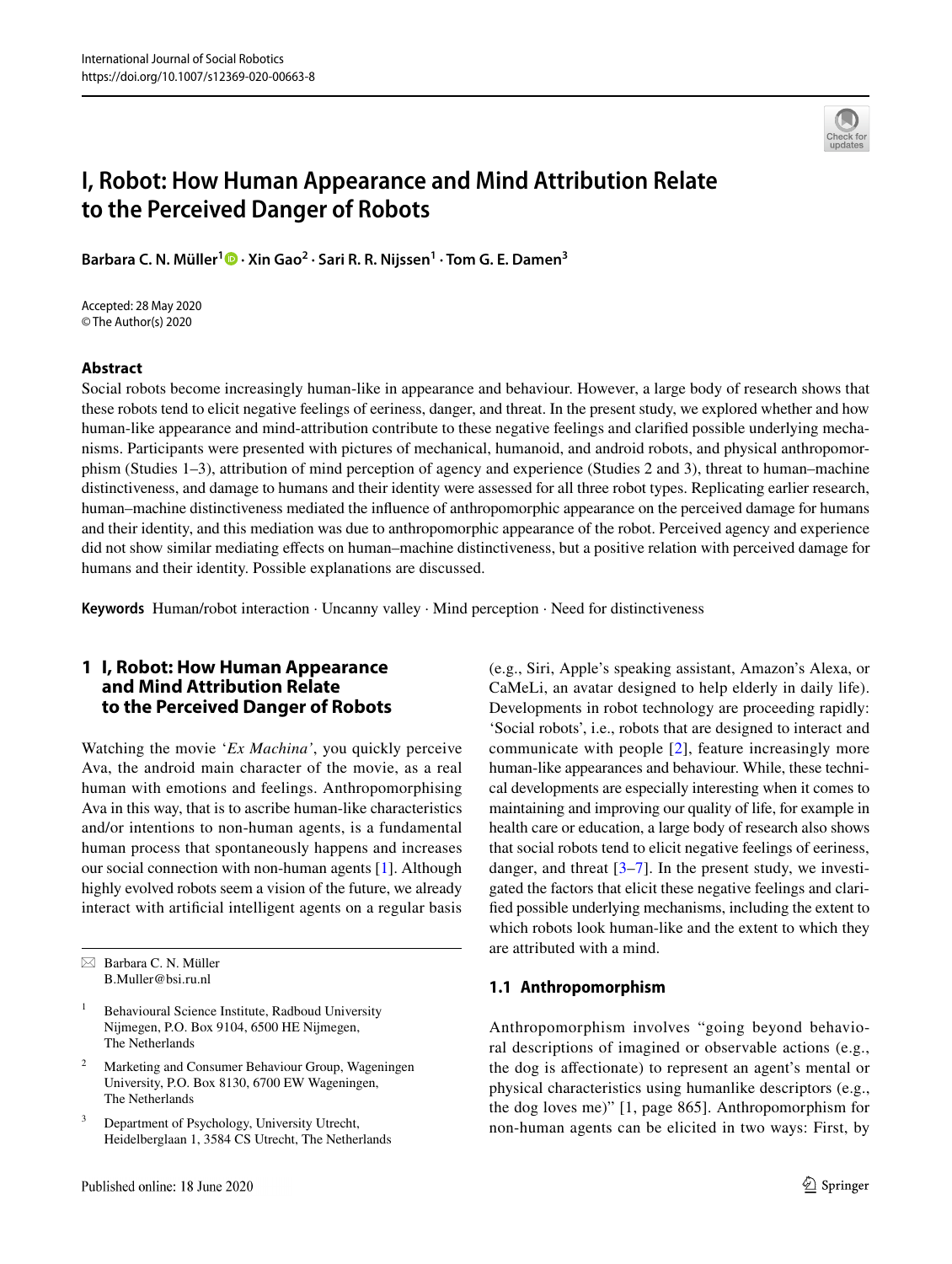increasing the physical appearance with humans  $[8-10]$  $[8-10]$  $[8-10]$ . Second, through attributions that ascribe agency, affect, or intentionality to the non-human [\[11](#page-10-2)]. Interestingly, humans spontaneously anthropomorphise non-human agents [[1](#page-9-0)]. Initially introduced to describe the appearance of religious agents and gods [Hume, 1757, in 1], the term is now used to describe human characteristics towards animals or plants [\[12\]](#page-10-3), objects and technical devices [\[13](#page-10-4)], and even geometric shapes [[14\]](#page-10-5). In fact, neuroscientifc research has demonstrated that similar brain regions are activated when participants attribute mental states to non-human agents as when attributing mental states to other humans [[15–](#page-10-6)[17\]](#page-10-7). In a predictive coding framework [[18](#page-10-8), [19](#page-10-9)], which suggests that the brain continuously produce hypotheses that predict sensory input, anthropomorphism makes sense: when something looks like a human or moves or acts in a human-like way, it is more likely that your interaction with this agent will be efficient and smooth if you treat it as another human-being.

Research has shown that when we anthropomorphise non-biological agents, this has profound efects on how we interact with these agents: it leads to more interpersonal closeness [\[20\]](#page-10-10), increased moral care [[21\]](#page-10-11), and smoother interactions [[11,](#page-10-2) [22](#page-10-12)]. In addition, people rate robots acting playfully as being more extroverted and outgoing than robots acting seriously [[23](#page-10-13), [24\]](#page-10-14). Moreover, avatars are judged to be more trustworthy, competent, sensitive, and warm when they are anthropomorphised [[25\]](#page-10-15), and similar stereotypes are applied to robots than to humans [[26\]](#page-10-16).

#### **1.2 Negative Efects of Anthropomorphism**

However, perceptual similarity with humans can also elicit negative feelings towards robots: Robots whose physical appearance closely (but not perfectly) resembles human beings often evoke negative feelings, a phenomenon referred to as the *uncanny valley* [\[4](#page-9-4)]. The uncanny valley hypothesis states that more realistic artifcial agents elicit more positive reactions until they are very close (but not close enough) to the human ideal. This dimension of "realism", however, is not limited to realistic looks/appearances, but also realistic motor behaviours, such as imitation [\[4\]](#page-9-4). Research showed that human-like appearance or motion can be responsible for the emergence of the uncanny valley [\[27,](#page-10-17) [28](#page-10-18)]. Furthermore, large inter-individual diferences in the emergence of the uncanny valley have been found, suggesting that people can be more or be less sensitive towards negative feelings in response to a robot [\[5](#page-9-5)]. Often, the concept of prediction error has been used to explain the uncanny valley [\[29](#page-10-19)]: when something looks like a human or moves or acts in a humanlike way, it is more likely that your interaction with this agent will be efficient and smooth if you treat it as another human-being. However, when a robot that looks extremely human-like moves in a mechanical way, our predictions are violated since their strong anthropomorphic appearance led us to expect them to follow biological movement patterns. Consequently, this high prediction error leads to a negative feeling of unease or fear.

Interestingly, an additional explanation of the uncanny valley has been proposed recently, with empirical studies suggesting that this negativity for human-like robots can be explained by a violation of the need for distinctiveness [[30,](#page-10-20) [31\]](#page-10-21). As humans, we feel unique and distinct by understanding how our own group difers from another group [[32,](#page-10-22) [33](#page-10-23)]. However, when this feeling of uniqueness, and with it our intergroup boundaries, disappears, we feel threatened. Applied to robots, correlational research showed that higher feelings of eeriness and a decrease in felt warmth towards robots was positively related to whether participants perceived robots and humans as similar categories [[31\]](#page-10-21). In addition, it was causally demonstrated that too much perceived similarity between robots and humans undermines people's ideas about human uniqueness, and this subsequently leads people to perceive robots as more threatening and potentially damaging entities [[30\]](#page-10-20).

In line with this assumption, looking at manipulation of anthropomorphism, a recent study on human/avatar interactions found evidence for a so-called "uncanny valley of the mind" [[6\]](#page-9-6). In their study, participants watched interactions involving emotional responses between two digital characters, which were presented as either human-controlled versus computer-controlled, and scripted versus autonomous. Their results showed that levels of eeriness rose especially when participants thought the digital agents were autonomous artifcal intelligences. These fndings support the notion that attributions of a mind might lead to a decrease in human/ machine distinctiveness, subsequently leading to a negative feelings and perceived damage to someone's identity.

A key feature by which we distinguish between humans and non-humans relates to mind attribution. Specifcally, we attribute the minds of potential other agents along the lines of two constructs: experience and agency [\[34\]](#page-10-24). Experience involves capacities to feel emotions, such as the ability to experience hunger or pleasure, whereas agency relates to capacities of being an autonomous agent, such as self-control and thought. Especially experience is seen as a unique human trait, as people ascribe a medium amount of agency but no experience towards robots [\[34](#page-10-24)]. The question however is whether mind attribution infuences the need for distinctiveness.

In three studies, we aimed to replicate the link between robot-human similarity and threat-perceptions using a variety of stimuli (Studies 1-3). Furthermore, we aimed to extend the literature in this domain by investigating whether distinctiveness-negativity is evoked by perceived physical similarity, by similarity in mind attribution, or both (Study 2 and Study 3; see Fig. [1](#page-2-0) for an overview of the mediation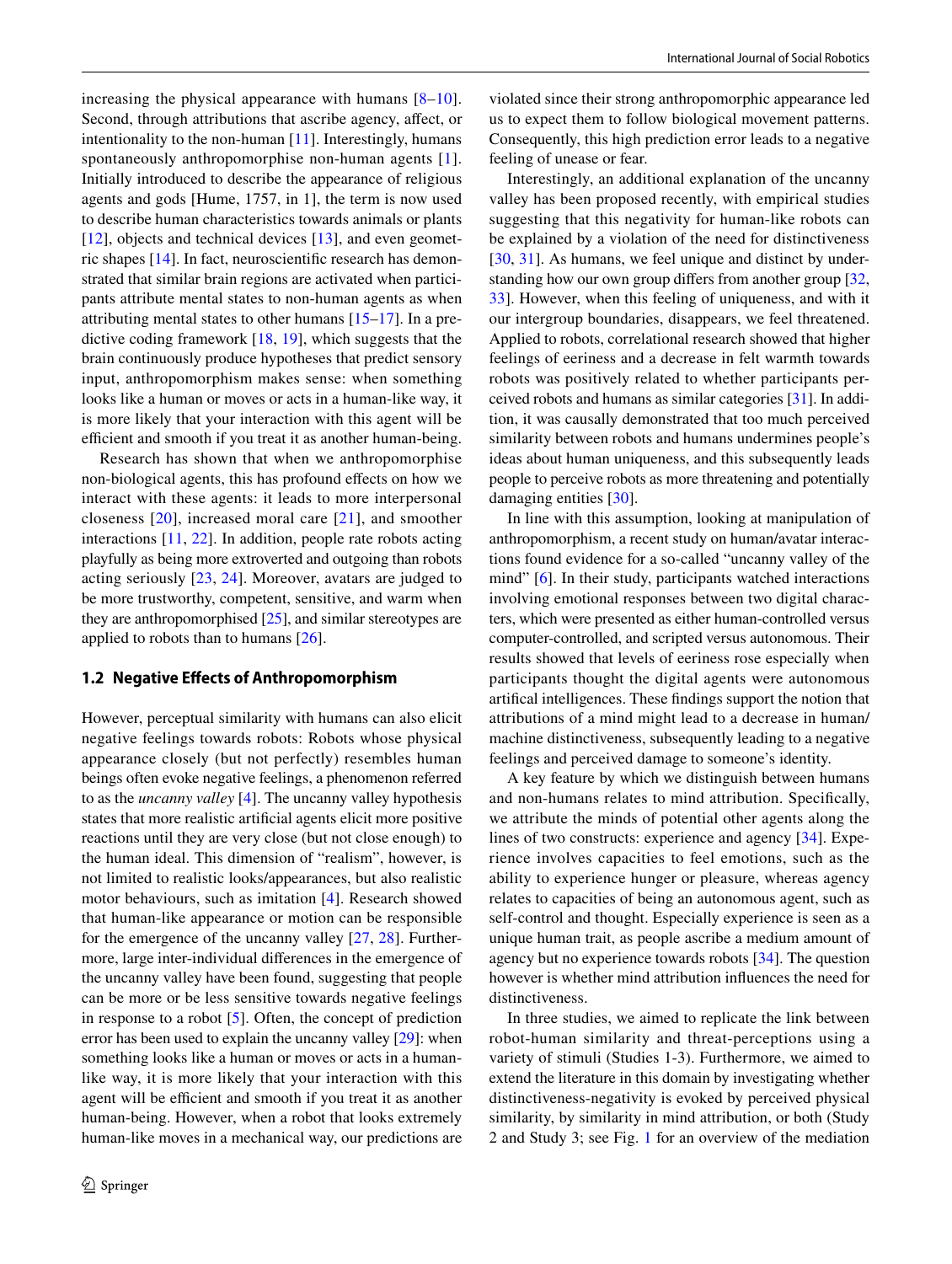

<span id="page-2-0"></span>**Fig. 1** Overview of the tested mediation model

model). Similar to earlier research [\[30](#page-10-20)], participants were presented with pictures of mechanical, humanoid, and android robots, and physical anthropomorphism, mind attribution of agency and experience (Study 2 and Study 3), threat to the human–machine distinctiveness, and damage to humans and their identity were assessed for all three robot types. We expected that human–machine distinctiveness mediated the infuence of robot type on the perceived damage for humans and their identity, and that this mediation would be due to (a) the anthropomorphic appearance of the robot, and (b) perceived experience and perceived agency from the robot.

### **2 Study 1**

#### **2.1 Methods**

#### **2.1.1 Participants and Design**

Fifty-five participants **(**44 females, 11 males,  $M_{\text{age}} = 19.50 \text{ years}, SD_{\text{age}} = 1.40, \text{ age range } 17{\text -}23 \text{ years})$ completed the experiment in exchange for course credits. The experiment had a 3 (Robot type: mechanical robot vs. humanoid robot vs. android robot) within-subjects design, with damage to humans and their identity as dependent variable, and physical anthropomorphism and threat to the human–machine distinctiveness as mediators. Data was acquired online using Inquisit 4 [[35\]](#page-10-25). Via an online participant pool from Radboud University, participants could sign up for the study, and received a link to complete the study online. Before participants could start with the experiment, they were asked to ensure they would not be interrupted for the duration of the experiment (approximately 30 min).

#### **2.1.2 Procedure and Materials**

Participants were instructed that they had to evaluate diferent types of robots: Participants received a self-paced evaluation task in which they indicated their attitudes towards three diferent categories of robots varying in human-like

appearance; participants either saw mechanical, humanoid, or android robots. While mechanical robots were clearly machines (no legs, no facial features), humanoid robots were more humanlike by having legs, arms, a torso, and a head with a face. Still, they also possess clear similarities with a machine (e.g., no hair or skin). Android robots were very high in humanlike-ness and difficult to distinguish from real humans. All stimuli and measures used were derived from earlier research [\[30\]](#page-10-20). Four diferent robots were used for each robot category, resulting in 12 robot evaluations.<sup>[1](#page-2-1)</sup>

Participants had to rate each of the 12 robots on (1) physical anthropomorphism; (2) threat to human–machine distinctiveness; and (3) damage to humans and human identity. Firstly, physical anthropomorphism was assessed using a three-item scale (e.g., "I could easily mistake the robot for a real person"; Cronbach's  $\alpha_{\text{mechanical robot}} = .935$ ; Cronbach's  $\alpha_{\text{humanoid robot}} = .887$ ; Cronbach's  $\alpha_{\text{android robot}} = .800$ .<sup>[2](#page-2-2)</sup> Secondly, threat to the human–machine distinctiveness was measured using a three-item scale (e.g., "Looking this kind of robot I ask myself what the differences are between robots and humans"; Cronbach's  $\alpha_{\text{mechanical robot}}$  = .948; Cronbach's  $\alpha_{\text{humanoid robot}}$  = .957; Cronbach's  $\alpha_{\text{android robot}}$  = .963). Thirdly, damage to humans and human identity was assessed using a four items scale (e.g., "I get the feeling that the robot could damage relations between people"; Cronbach's  $\alpha_{\text{mechanical robot}} = .880$ ; Cronbach's  $\alpha_{\text{humanoid robot}} = .895$ ; Cronbach's  $\alpha_{\text{android robot}} = .897$ ). For all three questionnaires, participants could answer on a 7-point Likert scale (1 = 'totally not agree' to  $7 =$  'totally agree'). Items were presented along with each robot photo respectively, and robot photos were presented in a random order. After completing the questionnaires, participants reported their age and gender, and were thanked for their participation.

#### **2.2 Results and Discussion**

Within-participant mediation analyses were conducted using MEMORE package in SPSS with 1000 bootstrap samples [[36\]](#page-10-26). In this analysis conclusions on mediation are based upon the correlation of the score-diference between conditions of the dependent variable and the score-diference between conditions of the proposed mediator. Since each participant responded to all three conditions, and we did not have specifc hypotheses on certain comparisons, we

<span id="page-2-1"></span><sup>&</sup>lt;sup>1</sup> Please contact the corresponding author for stimuli examples.

<span id="page-2-2"></span><sup>&</sup>lt;sup>2</sup> Three extra questions were included about robotic appearance (e.g., "The robot looks like a robot") as in previous work [[30](#page-10-20)]. However, as our hypotheses concerned humanlike appearance, we did not include these questions in the analyses.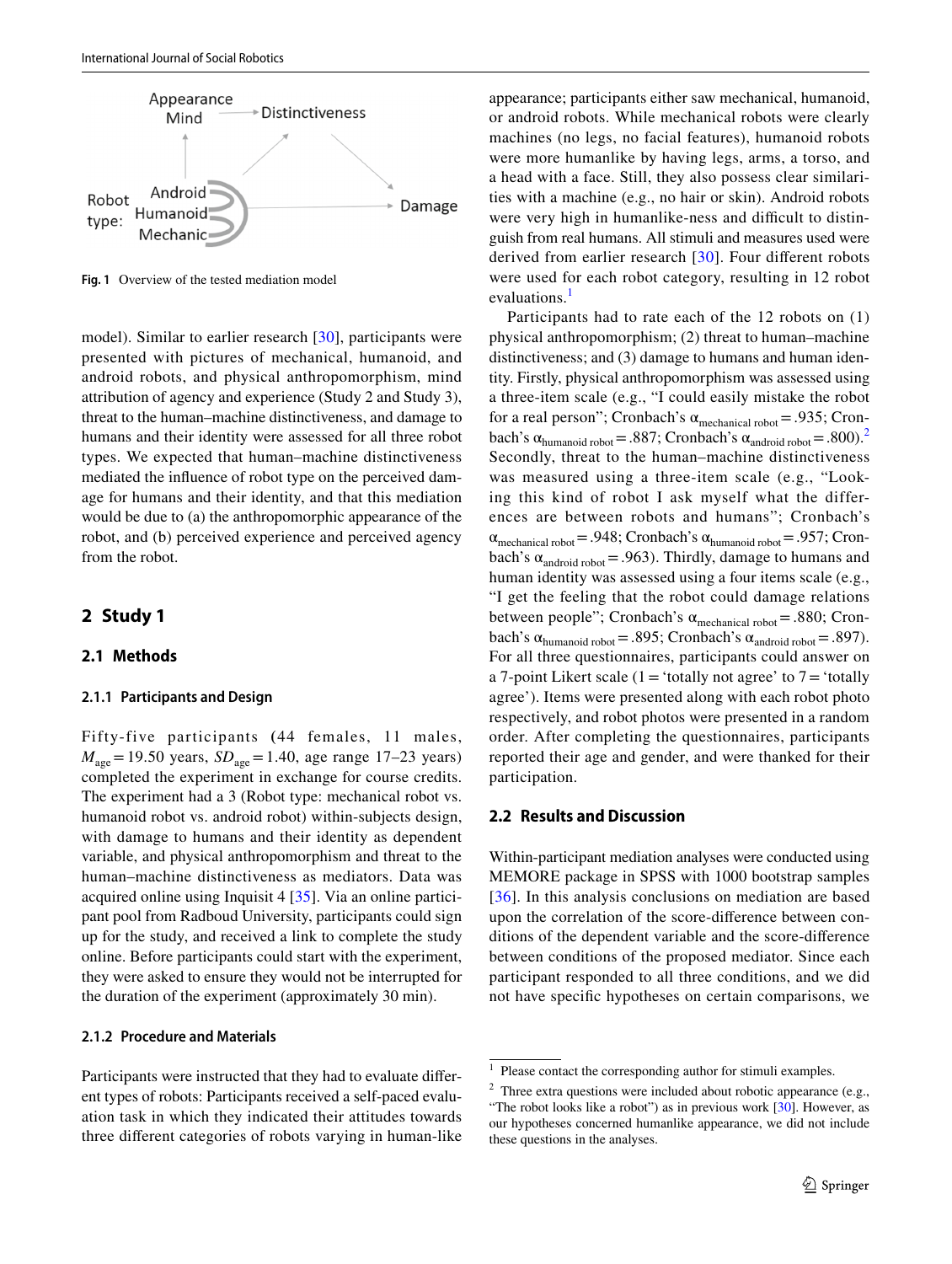| Study 1<br>IV: Robot<br>DV: Damage          | Mediation effect | Mechanical versus android  | Mechanical versus<br>humanoid | Humanoid versus android |
|---------------------------------------------|------------------|----------------------------|-------------------------------|-------------------------|
| Mediator:                                   | Indirect effect  | 2.108, [.84, 3.42]         | .483, [.20, .91]              | 1.215, [.34, 2.18]      |
| <b>Distinctiveness</b>                      | Direct effect    | $-.010,$ [ $-1.38, 1.36$ ] | $.058,$ $[-.26, .38]$         | $.342,$ $[-.59, 1.27]$  |
|                                             | Total effect     | 2.098, [1.52, 2.68]        | .541, [.24, .84]              | 1.557, [1.08, 2.04]     |
| Study 1<br>IV: Robot<br>DV: Distinctiveness |                  |                            |                               |                         |
| Mediator:                                   | Indirect effect  | 3.708, [2.83, 6.48]        | .788, [.40, 1.31]             | 2.371, [1.39, 3.40]     |
| Appearance                                  | Direct effect    | $.155,$ $[-1.08, 1.39]$    | $.187, [-.27, .65]$           | $.517,$ $[-.64, 1.68]$  |
|                                             | Total effect     | 3.863, [3.31, 4.42]        | .975, [.57, 1.38]             | 2.888, [2.34, 3.44]     |

<span id="page-3-0"></span>**Table 1** B's and 99% confdence intervals (between brackets) of the mediation analyses of Study 1, as a function of comparison (mechanical vs. humanoid; mechanical vs. android; humanoid vs. android)

<span id="page-3-1"></span>**Table 2** Descriptive statistics (Means, SD) of Study 2 for all variables  $(N=55)$ 

| Type<br>Appearance |       | Distinctiveness | Damage |  |
|--------------------|-------|-----------------|--------|--|
| Mean               |       |                 |        |  |
| Android            | 5.57  | 5.76            | 4.12   |  |
| Humanoid           | 2.51  | 2.87            | 2.56   |  |
| Mechanic           | 1.67  | 1.89            | 2.02   |  |
| SD                 |       |                 |        |  |
| Android            | 0.970 | 1.07            | 1.50   |  |
| Humanoid           | 1.05  | 1.30            | 1.13   |  |
| Mechanic           | 0.674 | 0.799           | 0.918  |  |
|                    |       |                 |        |  |

reported all possible comparisons of three robot types (i.e., mechanical vs. humanoid, mechanical vs. android, and humanoid vs. android) while using Bonferroni correction to control Type one error (here we used 99% confdence interval). All mediation statistics (B and 99% CI) are depicted in Table [1](#page-3-0). An overview about descriptive statistics can be found in Table [2](#page-3-1).

### **2.2.1 Mediation Efect of Distinctiveness on the Relation Between Robot Types and Damage to Humans and Their Identity**

We conducted a mediation analysis on the relation between robot types as IV and damage to humans and their identity as DV, with the human–machine distinctiveness of the diferent robot types as a proposed mediator. The model indicated signifcant indirect efects and non-signifcant direct efects for all three comparisons (mechanical with android, mechanical with humanoid, and humanoid with android robot). The relation between robot-types and damage to humans and their identity was therefore fully mediated by the human–machine distinctiveness of the diferent robot types.

### **2.2.2 Mediation Efect of Anthropomorphic Appearance on the Relation Between Robot Type and Distinctiveness**

We conducted a mediation analysis on the relation between robot types as IV and human–machine distinctiveness as DV, with the anthropomorphic appearance of the diferent robot types as a proposed mediator. The model indicated signifcant indirect efects and non-signifcant direct efects for all three comparisons. The relation between robot-types and human–machine distinctiveness was therefore fully mediated by the anthropomorphic appearance of the diferent robot types.

Our fndings of Study 1 successfully replicate earlier research on the relationship between anthropomorphic appearance, human–machine distinctiveness, and perceived threat to humans and their identity [[30](#page-10-20)]: Human–machine distinctiveness mediated the infuence of robot type on the perceived damage for humans and their identity, and this mediation was due to anthropomorphic appearance of the robot. Thus, these results support the notion that too much physical appearance leads to negative perceptions of robots due to a decrease in distinctiveness [\[30\]](#page-10-20).

In our following studies, we add the concept of mind perception to our model [\[34](#page-10-24), [37\]](#page-10-27), a fundamental construct central for us to understand ourselves as living beings. The mind perception literature distinguishes between two essential constructs: agency and experience [[34](#page-10-24)]. Both agency and experience are critical components for being human, and how we are distinct from robots, avatars, and other non-living objects. Our aim in Study 2 was to replicate findings from Study 1, and additionally, to investigate whether agency and experience mediate the relation between robot-types and human machine distinctiveness.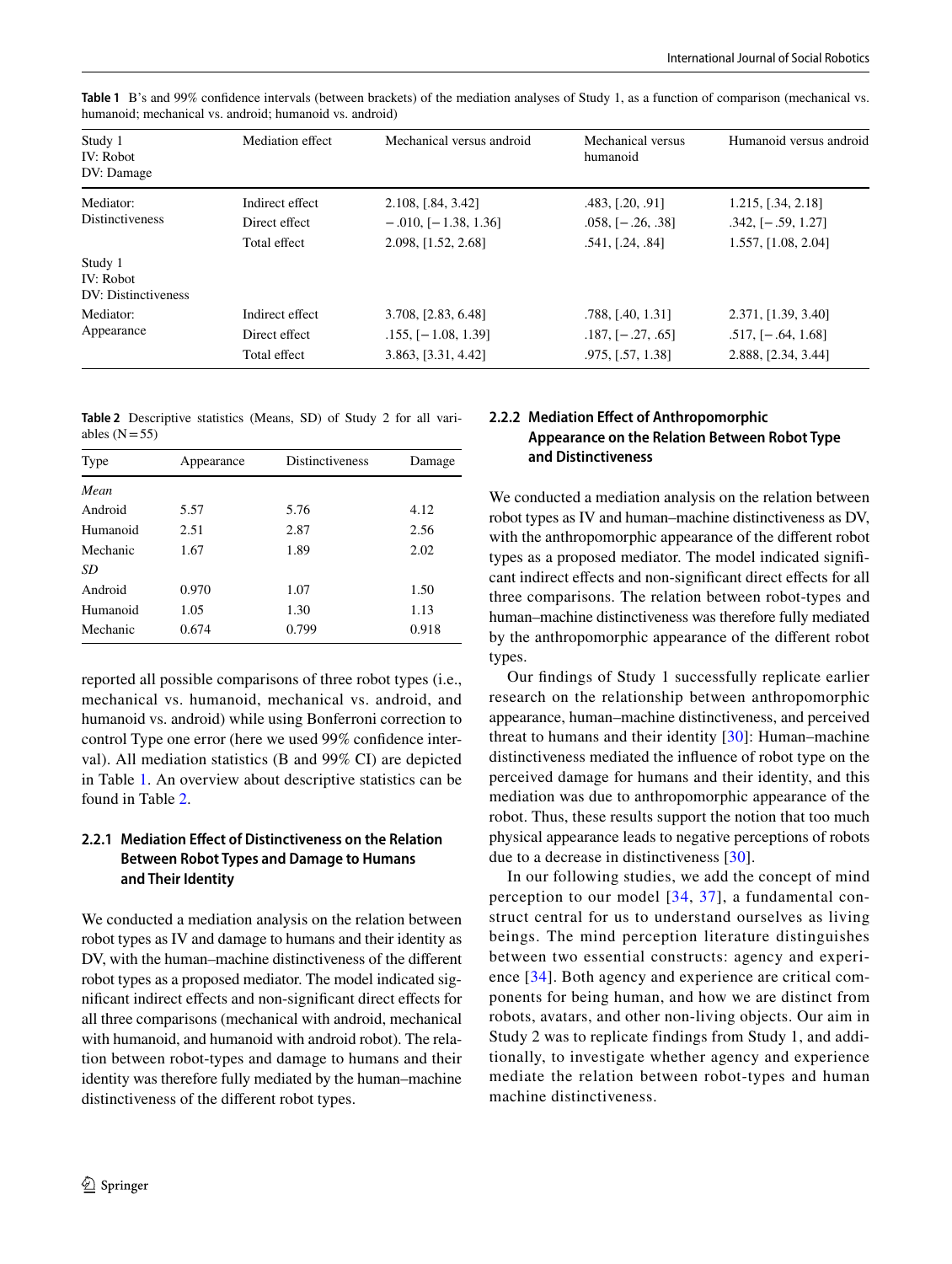| Study 2<br>IV: Robot<br>DV: Damage          | Mediation effect | Mechanical versus android | Mechanical versus<br>humanoid | Humanoid versus android |
|---------------------------------------------|------------------|---------------------------|-------------------------------|-------------------------|
| Mediator:                                   | Indirect effect  | 2.310, [1.46, 3.25]       | .472, [.18, .79]              | 1.354, [.51, 2.34]      |
| <b>Distinctiveness</b>                      | Direct effect    | $-.250, [-1.44, .94]$     | $.159, [-.21, .52]$           | $.075,$ [ $-.78, .93$ ] |
|                                             | Total effect     | 2.059, [1.51, 2.61]       | .630, [.36, .90]              | 1.429, [.96, 1.90]      |
| Study 2<br>IV: Robot<br>DV: Distinctiveness |                  |                           |                               |                         |
| Mediator:                                   | Indirect effect  | 3.902, [1.82, 5.12]       | .437, [.15, .80]              | 2.701, [1.73, 3.71]     |
| Appearance                                  | Direct effect    | $-.137, [-1.75, 1.47]$    | .547, [.14, .96]              | $.079, [-.99, 1.15]$    |
|                                             | Total effect     | 3.765, [3.17, 4.36]       | .985, [.68, 1.29]             | 2.781, [2.27, 3.29]     |
| Study 2<br>IV: Robot<br>DV: Distinctiveness |                  |                           |                               |                         |
| Mediator:                                   | Indirect effect  | $1.221,$ [ $-.01, 2.26$ ] | $.250, [-10, .60]$            | $.486, [-.35, .97]$     |
| Experience                                  | Direct effect    | 2.544, [1.33, 3.76]       | $.736,$ $[.30, 1.17]$         | 2.295, [1.55, 3.04]     |
|                                             | Total effect     | 3.765, [3.17, 4.36]       | .985, [.68, 1.29]             | 2.781, [2.27, 3.29]     |
| Study 2<br>IV: Robot<br>DV: Distinctiveness |                  |                           |                               |                         |
| Mediator:                                   | Indirect effect  | $.724, [-.05, 1.54]$      | $.282,$ [ $-.06, .67$ ]       | .469, [.03, .85]        |
| Agency                                      | Direct effect    | 3.042, [2.03, 4.05]       | .703, [.25, 1.16]             | 2.312, [1.73, 2.89]     |
|                                             | Total effect     | 3.765, [3.17, 4.36]       | .985, [.68, 1.29]             | 2.781, [2.27, 3.29]     |

<span id="page-4-0"></span>**Table 3** B's and 99% confdence intervals (between brackets) of the mediation analyses of Study 2, as a function of comparison (mechanical vs. humanoid; mechanical vs. android; humanoid vs. android)

# **3 Study 2**

#### **3.1 Methods**

#### **3.1.1 Participants**

Sixty participants **(**52 females, 5 males, 3 unknown,  $M_{\text{age}} = 19.30 \text{ years}, SD_{\text{age}} = 1.90, \text{ age range } 17{\text -}24 \text{ years})$ completed the experiment for course credits. The experiment had a 3 (Robot type: mechanical robot vs. humanoid robot vs. android robot) within-subjects design, with damage to humans and their identity as dependent variable, and physical anthropomorphism, mind attribution, and threat to the human–machine distinctiveness as mediators. Data was acquired similar to Study 1.

#### **3.1.2 Procedure and Materials**

The same procedure and stimuli from Study 1 was used. However, in Study 2, the mind attribution scale was added (Gray et al., 2007), and subsequently, the other variables (physical anthropomorphism: Cronbach's  $\alpha_{\text{mechanical robot}} = .884$ ; Cronbach's  $\alpha_{\text{humanoid robot}} = .832$ ; Cronbach's  $\alpha_{\text{android robot}} = .785$ ; threat to human–machine distinctiveness: Cronbach's  $\alpha_{\text{mechanical robot}} = .948$ ; Cronbach's  $\alpha_{\text{humanoid robot}} = .957$ ; Cronbach's  $\alpha_{\text{android robot}} = .974$ ;

damage to humans and their identity: Cronbach's  $\alpha_{\text{mechanical robot}}$  = .932; Cronbach's  $\alpha_{\text{humanoid robot}}$  = .937; Cronbach's  $\alpha_{\text{android robot}} = .918$ ) were assessed. Participants had to rate 18 adjectives on whether they think the robot can experience certain capacities connected to agency (e.g., thought, self-control; 7 items; Cronbach's  $\alpha_{\text{mechanical robot}} = .841$ ; Cronbach's  $\alpha_{\text{humanoid robot}} = .884$ ; Cronbach's  $\alpha_{\text{android robot}} = .898$ ) and experience (feelings such as anger, joy; 11 items; Cronbach's  $\alpha_{\text{mechanical robot}}$  = .943; Cronbach's  $\alpha_{\text{humanoid robot}}$  = .967; Cronbach's  $\alpha_{\text{android robot}} = .978$ . A mean score for all dependent variables was calculated before data analyses.

#### **3.2 Results and Discussion**

All mediation statistics (B and 99% CI) are depicted in Table [3.](#page-4-0) An overview about descriptive statistics can be found in Table [4](#page-5-0).

### **3.2.1 Mediation Efect of Distinctiveness on the Relation Between Robot Types and Damage to Humans and Their Identity**

We conducted the same mediation analysis as in Study 1: We treated robot types as IV and damage to humans and their identity as DV, and human–machine distinctiveness of the diferent robot types as a proposed mediator. The same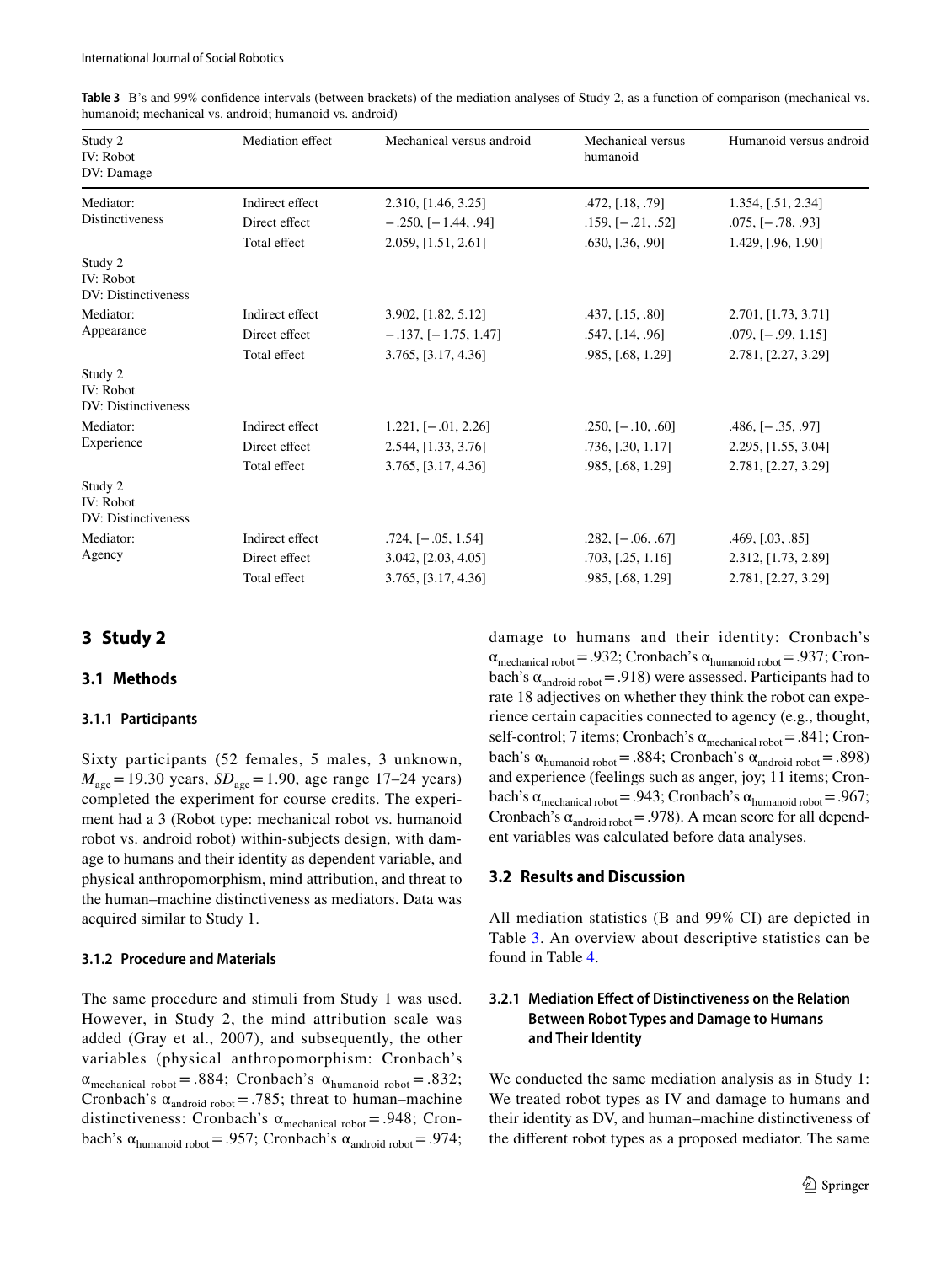<span id="page-5-0"></span>

| Type       | Appearance | Experience | Agency | Distinctiveness | Damage |
|------------|------------|------------|--------|-----------------|--------|
| Mean       |            |            |        |                 |        |
| Android    | 5.35       | 3.95       | 4.50   | 5.14            | 4.03   |
| Humanoid   | 2.11       | 2.58       | 3.60   | 2.36            | 2.60   |
| Mechanical | 1.25       | 1.57       | 2.30   | 1.38            | 1.97   |
| SD         |            |            |        |                 |        |
| Android    | 0.910      | 1.86       | 1.48   | 1.37            | 1.60   |
| Humanoid   | 0.859      | 1.30       | 1.37   | 1.01            | 1.22   |
| Mechanical | 0.595      | 0.819      | 1.11   | 0.764           | 1.14   |

results showed that the relation between robot-types and damage to humans and their identity was fully mediated by the human–machine distinctiveness of the diferent robot types.

### **3.2.2 Mediation Efect of Anthropomorphic Appearance on the Relation Between Robot Type and Distinctiveness**

We conducted the same mediation analysis as in Study 1 on the relation between robot types as IV and human–machine distinctiveness as DV, with the anthropomorphic appearance of the diferent robot types as a proposed mediator. We replicate our fndings in Study 1: the relation between robot-types and human–machine distinctiveness was therefore fully mediated by the anthropomorphic appearance of the diferent robot types.

### **3.2.3 Mediation Efect of Mind Attribution on the Relation Between Robot Type and Distinctiveness**

We conducted a mediation analysis on the relation between robot types as IV and human–machine distinctiveness as DV, with the mind attribution of the diferent robot types as a proposed mediator. The model indicated non-signifcant indirect effects of the experience component of mind attribution, thus no mediation efect was found.

The mediation analysis that involved the agency component of mind attribution as a proposed mediator showed diferent results depending on which robot types were compared. In the comparisons between the mechanical versus android robot types, and between the mechanical versus humanoid robot types, the model indicated non-signifcant indirect effects, only significant direct effects. Furthermore, the model indicated significant indirect effects and significant direct efects in the comparison between the humanoid versus the android robot types. The relation between robottypes and human–machine distinctiveness might be partially mediated by the anthropomorphic appearance when comparing humanoid and android robots.

#### **3.2.4 Correlation Between Mind Attribution and Damage to Humans and Their Identity**

To explore whether the correlation between mind attribution and damage to humans and their identity vary diferently between robot types, correlation analyses on each robot type were performed. The results showed that the correlation between agency and damage to humans and their identity for mechanical and humanoid robots were signifcant (*r*mechanical=.369, *p*=.004; *r*humanoid=.313, *p*=.015), but not for android robots  $(r_{\text{android}} = .193, p = .140)$ . The correlation between experience and damage to humans and their identity for mechanical robots was significant ( $r_{\text{mechanical}} = .485$ , *p* < .001), but not significant for humanoid and android robots  $(r_{\text{humanoid}} = .205, p = .116; r_{\text{android}} = .171, p = .190)$ .

In line with earlier research [\[30](#page-10-20)], we could again support the notion that an anthropomorphic appearance mediates the human/machine distinctiveness, and thus gives room to feelings of threat and damage to humans. Additionally, we did not fnd mediating efect of experience on participants perception of human/machine distinctiveness, while agency might partially mediate the infuence on human/machine distinctiveness only for the comparison between the humanoid and android robots. Interestingly, however, is the fact that the results showed a trend of positive correlation between both experience and agency and the damage to humans and their identity.

As the correlations were not all signifcant, an interpretation is difficult. One could argue that especially the similarity between android robots and humans weakens a relationship between agency/experience perception with damage to humans and their identity: it is easier to identify with these robots and perceive them as closer to humans. Another explanation could be that agency and experience would be much more logical for android robots, while mechanical or humanoid robots do not need these capacities and provide a bigger threat when possessing them. To further strengthen and be able to interpret our fndings of Study 2, we conducted a third study with the goal to replicate this pattern. To be sure that the current pattern is not due to the used stimuli,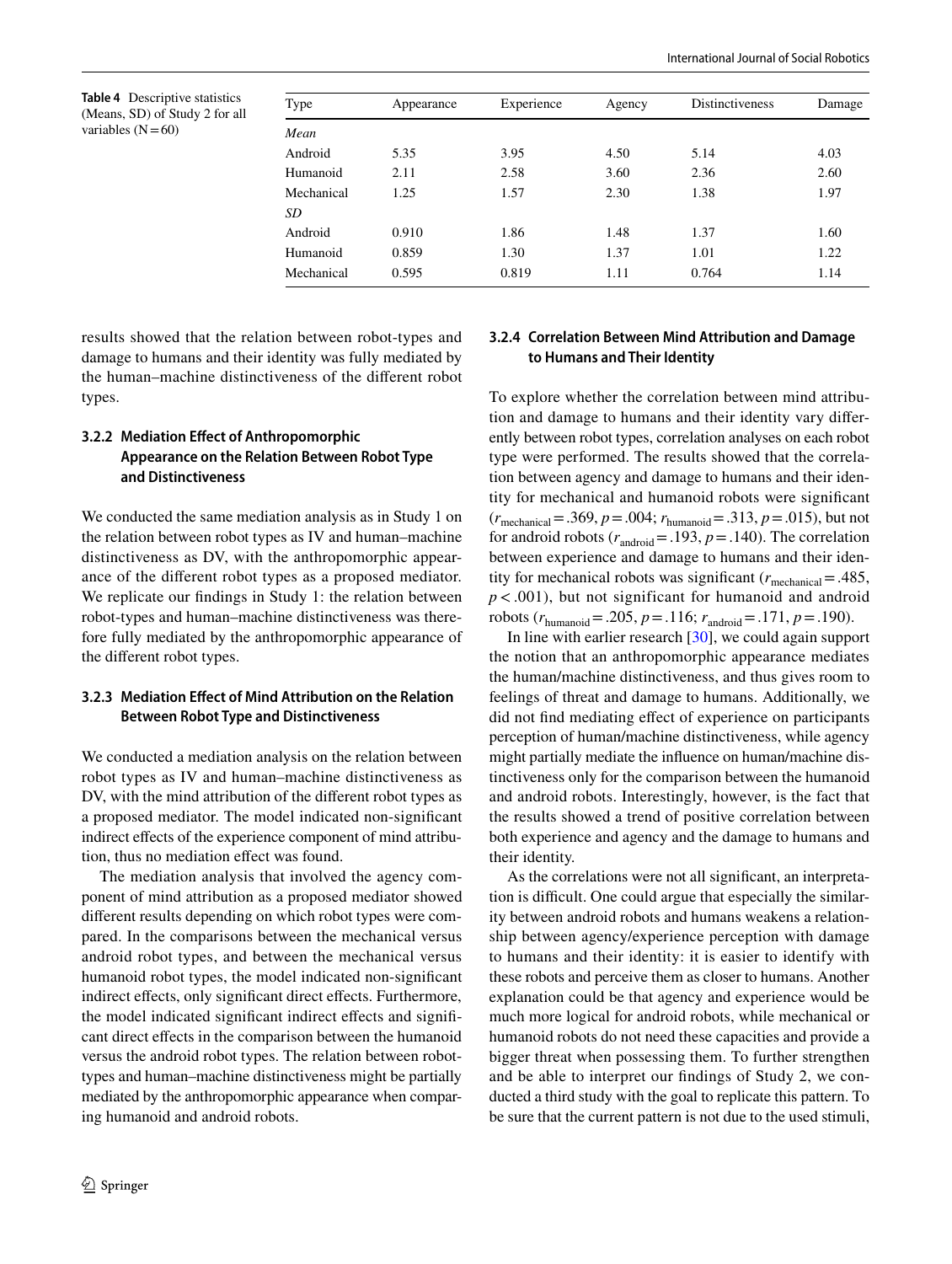new pictures of mechanical, humanoid, and android robots were introduced in Study 3.

# **4 Study 3**

# **4.1 Methods**

#### **4.1.1 Participants and Design**

Sixty-seven participants **(**57 females, 8 males, 2 unknown,  $M_{\text{age}} = 19.10 \text{ years}, SD_{\text{age}} = 1.20, \text{age range } 17 - 23 \text{ years}$ completed the experiment for course credits. The experiment had a 3 (Robot type: mechanical robot vs. humanoid robot vs. android robot) within-subjects design, with damage to humans and their identity as dependent variable, and physical anthropomorphism, mind attribution, and threat to the human–machine distinctiveness as mediators. Data was acquired similar to Study 1 and Study 2.

#### **4.1.2 Procedure and Materials**

The same procedure as in Study 2 was used. However, in Study 3, new stimuli for the three robot categories (mechanical, humanoid, or android robots) were used. While mechanical robots were clearly machines (e.g., no legs), but in comparison to Study 1 and Study 2, they had arms and a head. Humanoid robots were more humanlike by having legs, arms, a torso, and a head with a face. Still, they also possess clear similarities with a machine (e.g., no hair or skin). Lastly, android robots were very high in humanlike-ness and difficult to distinguish from real humans perceptually. Only full body pictures of the robots were used in Study 3 and previously used in research [[5](#page-9-5)]. Again, for each category, four diferent robots were used, resulting in 12 robots which had to be evaluated on agency attribution (Cronbach's  $\alpha_{\text{mechanical robot}}$ =.804; Cronbach's  $\alpha_{\text{humanoid robot}}$ =.852; Cronbach's  $\alpha_{\text{android robot}} = .902$ ), experience attribution (Cronbach's  $\alpha_{\text{mechanical robot}}$ =.916; Cronbach's  $\alpha_{\text{humanoid robot}}$ =.916; Cronbach's  $\alpha_{\text{android robot}} = .970$ ), anthropomorphic appearance (Cronbach's  $\alpha_{\text{mechanical robot}}$  = .931; Cronbach's  $\alpha_{\text{humanoid robot}}$  = .887; Cronbach's  $\alpha_{\text{android robot}} = .846$ ), human/machine distinc-tiveness<sup>[3](#page-6-0)</sup> (Cronbach's  $\alpha_{\text{mechanical robot}} = .983$ ; Cronbach's  $\alpha_{\text{humanoid robot}} = .986$ ; Cronbach's  $\alpha_{\text{android robot}} = .977$ ), and damage to humans and their identity (Cronbach's  $\alpha_{\text{mechanical robot}}$  = .902; Cronbach's  $\alpha_{\text{humanoid robot}}$  = .932; Cronbach's  $\alpha_{\text{android robot}} = .902$ ).

#### **4.2 Results and Discussion**

All mediation statistics (B and 99% CI) are depicted in Table [5.](#page-7-0) An overview about descriptive statistics can be found in Table [6](#page-7-1).

### **4.2.1 Mediation Efect of Distinctiveness on the Relation Between Robot Types and Damage to Humans and Their Identity**

We conducted the same mediation analysis as in Study 1 and Study 2: We treated robot types as IV and damage to humans and their identity as DV, and human–machine distinctiveness of the diferent robot types as a proposed mediator. We replicated our findings of Study 1 and Study 2: the relation between robot-types and damage to humans and their identity was therefore fully mediated by the human–machine distinctiveness of the diferent robot types.

## **4.2.2 Mediation Efect of Anthropomorphic Appearance on the Relation Between Robot Type and Distinctiveness**

We conducted a mediation analysis on the relation between robot types as IV and human–machine distinctiveness as DV, with the anthropomorphic appearance of the diferent robot types as a proposed mediator. Diferently to Study 1 and Study 2, for the comparison between the mechanical with the humanoid robot, the model indicated non-signifcant indirect efect. All other comparisons indicated signifcant indirect effects.

### **4.2.3 Mediation Efect of Mind Attribution on the Relation Between Robot Type and Distinctiveness**

We conducted a mediation analysis on the relation between robot types as IV and human–machine distinctiveness as DV, with the mind attribution of the diferent robot types as a proposed mediator.

The mediation analysis that involved the experience component of mind attribution as a proposed mediator showed diferent results depending on which robot types were compared. Specifcally, the model indicated signifcant indirect efects and signifcant direct efects in the comparison between the mechanical versus the android robot types. The relation between robot-types and human–machine distinctiveness was therefore partially mediated by diference between mechanical and android in the experience attribution. In the comparisons between the mechanical versus humanoid robot types, and the humanoid versus android robot types, the model indicated non-signifcant indirect efects, only signifcant direct efects.

<span id="page-6-0"></span><sup>&</sup>lt;sup>3</sup> In Study 3, for exploratory reasons three extra items were added to measure human/machine distinctiveness. However, to keep results comparable with the previous two studies, only the former introduced items were included in the analyses.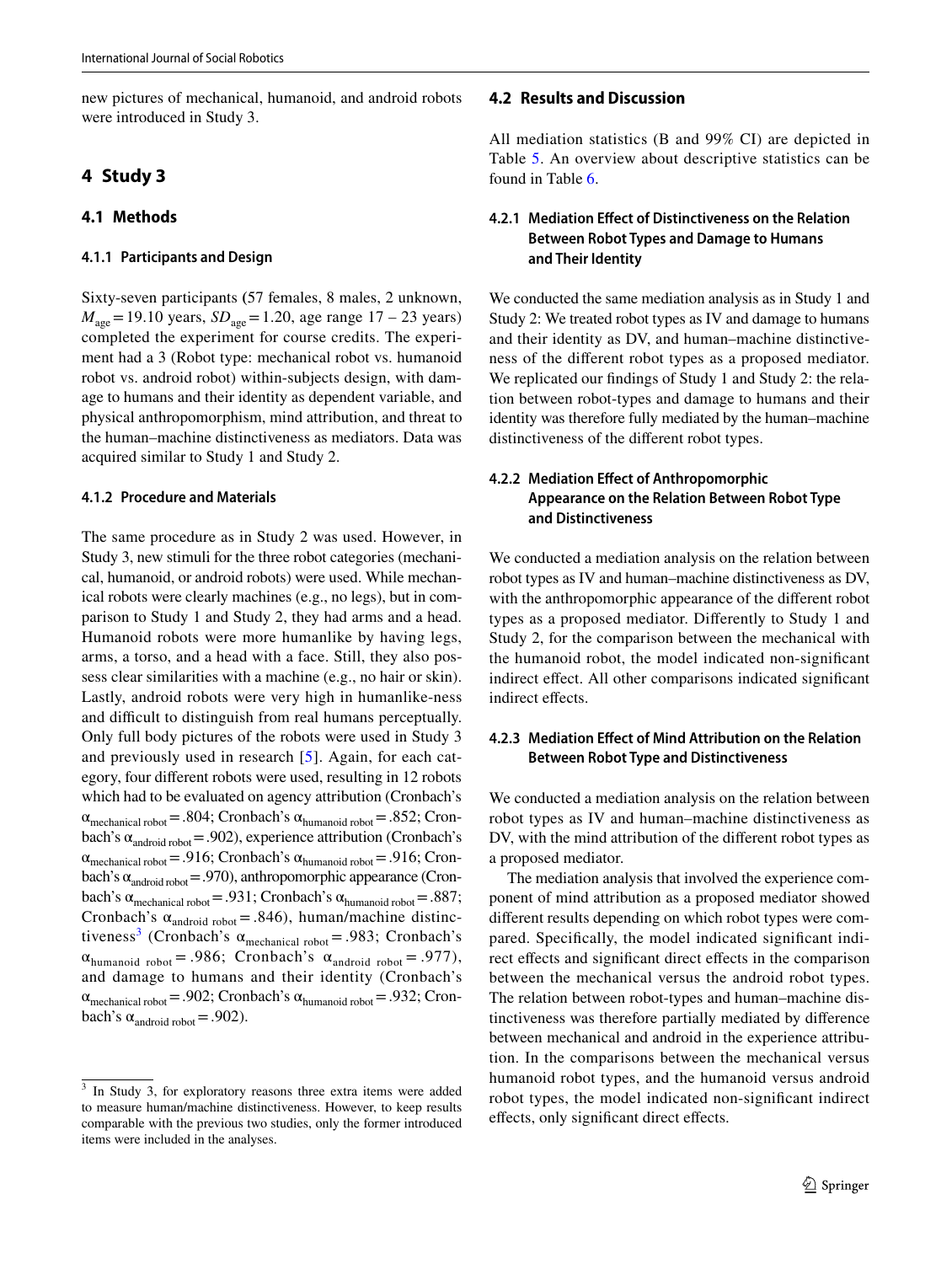| Study 3<br>IV: Robot<br>DV: Damage                 | Mediation effect | Mechanical versus android  | Mechanical versus humanoid | Humanoid versus android |
|----------------------------------------------------|------------------|----------------------------|----------------------------|-------------------------|
| Mediator:                                          | Indirect effect  | 2.208, [1.02, 3.28]        | .333, [.17, .56]           | 1.807, [.93, 2.75]      |
| <b>Distinctiveness</b>                             | Direct effect    | $.252, [-.90, 1.40]$       | .160, [.01, .31]           | $.161, [-.74, 1.06]$    |
|                                                    | Total effect     | 2.46, [1.89, 3.03]         | .493, [.29, .70]           | 1.97, [1.47, 2.46]      |
| Study 3<br><b>IV: Robot</b><br>DV: Distinctiveness |                  |                            |                            |                         |
| Mediator:                                          | Indirect effect  | 3.720, [2.71, 5.42]        | $.188,$ [ $-.05, .45$ ]    | 3.172, [2.25, 4.04]     |
| Appearance                                         | Direct effect    | $-.042,$ [ $-1.39, 1.31$ ] | $.246, [-01, .50]$         | $.072,$ [-1.05, 1.20]   |
|                                                    | Total effect     | 3.678, [3.11, 4.24]        | .434, [.22, .65]           | 3.244, [2.70, 3.79]     |
| Study 3<br>IV: Robot<br>DV: Distinctiveness        |                  |                            |                            |                         |
| Mediator:<br>Experience                            | Indirect effect  | .891, [.13, 1.55]          | $-.003, [-.05, .03]$       | $.577,$ $[-.05, 1.25]$  |
|                                                    | Direct effect    | 2.788, [1.90, 3.68]        | .437, [.22, .65]           | 2.668, [1.86, 3.48]     |
|                                                    | Total effect     | 3.678, [3.11, 4.24]        | .434, [.22, .65]           | 3.244, [2.70, 3.79]     |
| Study 3<br><b>IV: Robot</b><br>DV: Distinctiveness |                  |                            |                            |                         |
| Mediator:                                          | Indirect effect  | .537, [.14, .96]           | $-.011, [-.08, .06]$       | .624, [.16, 1.13]       |
| Agency                                             | Direct effect    | 3.141, [2.49, 3.79]        | .445, [.21, .68]           | 2.620, [1.95, 3.29]     |
|                                                    | Total effect     | 3.678, [3.11, 4.24]        | .434, [.22, .65]           | 3.244, [2.70, 3.79]     |

<span id="page-7-0"></span>**Table 5** B's and 99% confdence intervals (between brackets) of the mediation analyses of Study 3, as a function of comparison (mechanical vs. humanoid; mechanical vs. android; humanoid vs. android)

<span id="page-7-1"></span>

| <b>Table 6</b> Descriptive statistics<br>(means, SD) of Study 3 for all<br>variables $(N=67)$ | Type       | Appearance | Experience | Agency | <b>Distinctiveness</b> | Damage |
|-----------------------------------------------------------------------------------------------|------------|------------|------------|--------|------------------------|--------|
|                                                                                               | Mean       |            |            |        |                        |        |
|                                                                                               | Android    | 5.57       | 4.00       | 4.63   | 5.32                   | 4.57   |
|                                                                                               | Humanoid   | 1.88       | 2.07       | 2.99   | 2.07                   | 2.60   |
|                                                                                               | Mechanical | 1.43       | 2.10       | 3.44   | 1.64                   | 2.11   |
|                                                                                               | SD         |            |            |        |                        |        |
|                                                                                               | Android    | 1.22       | 1.74       | 1.45   | 1.54                   | 1.59   |
|                                                                                               | Humanoid   | 0.932      | 1.01       | 1.35   | 1.19                   | 1.34   |
|                                                                                               | Mechanical | 0.778      | 0.946      | 1.23   | 0.984                  | 1.21   |

The mediation analysis that involved the agency component of mind attribution as a proposed mediator showed diferent results depending on which robot types were compared. Specifcally, the model indicated signifcant indirect effects and significant direct effects in the comparison between the mechanical versus the android robot types, and the humanoid versus the android robot types. The relation between robot-types and human–machine distinctiveness was therefore partially mediated by the agency attribution of the diferent robot types. In the comparisons between the mechanical versus humanoid robot types the model indicated non-signifcant indirect efects, only signifcant direct efects.

### **4.2.4 Correlation Between Mind Attribution and Damage to Humans and Their Identity**

Like in Study 2, we explored whether the correlation between mind attribution and damage to humans and their identity vary diferently between robot types, correlation analyses on each robot type were performed. The results showed that the correlation between agency and damage to humans and their identity was not signifcant for mechanical robots ( $r_{\text{mechanical}}$ =.128,  $p$  =.301), but the correlation for the humanoid and android robots were significant ( $r_{\text{humanoid}} = .259$ ,  $p = .034$ ;  $r_{\text{android}} = .304$ ,  $p = .012$ ). The correlation between experience and damage to humans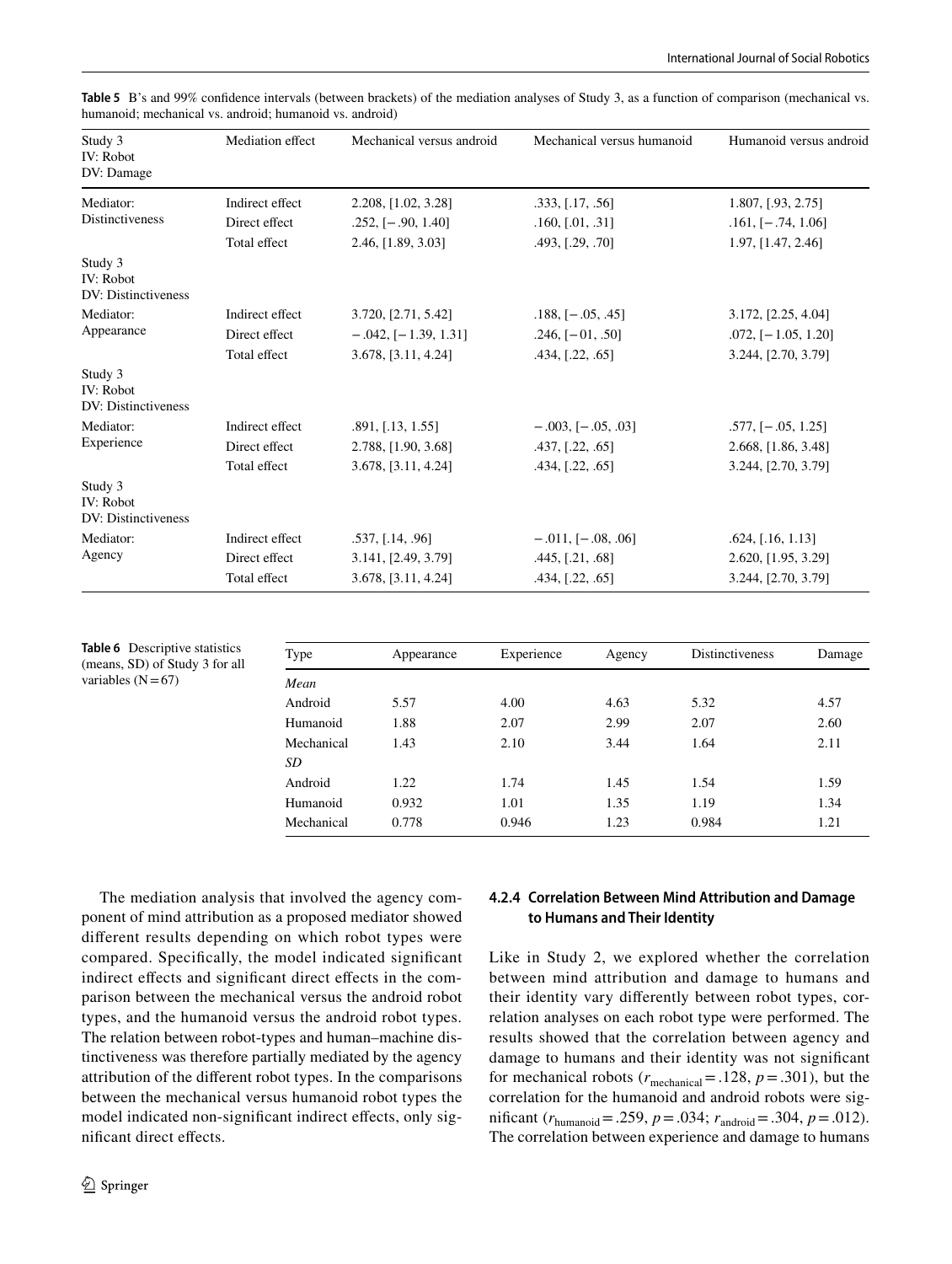and their identity for mechanical robots was signifcant  $(r_{\text{mechanical}} = .252, p = .04)$ , a non-significant trend was found for humanoid robots ( $r_{\text{humanoid}}$  = .229,  $p$  = .063), and a significant correlation for android robots  $(r_{\text{android}} = .309, p = .011)$ .

While we replicated earlier research on anthropomorphic appearance [\[30](#page-10-20)], our results on mind perception were less straightforward. Possible explanations of these fndings and inconsistencies between Study 2 and Study 3 concerning mind perception will be explained in the following discussion section.

### **5 General Discussion**

In the present study we investigated the factors that elicit negative feelings towards robots and clarified possible underlying mechanisms, including the extent to which robots look human-like and the extent to which they are attributed with a mind. More specifically, we expected that a felt decrease in distinctiveness between humans and machines would be the reason that participants feel a potential damage to their identity, and that this infuence can be explained by the human-like appearance of a robot as well as the attribution of agency and experience to a robot. That is, when people attribute high levels of agency or experience to a robot, or when a robot looks very human-like, this makes the boundaries between humans and machines blurrier, leading to higher levels of perceived damage to ones' identity as human.

Importantly, we could replicate earlier research [[30\]](#page-10-20) which demonstrated that anthropomorphic appearance indeed mediated the relationship between type of robot, human–machine distinctiveness, and perceived damage for humans and their identity. In three studies we were able to replicate earlier fndings showing that when people feel that the distinction between humans and robots are blurred intergroup distinctiveness is threatened [[30\]](#page-10-20), both with similar and new stimuli of mechanical, humanoid, and android robots. This further strengthens the notion that although robot familiarity can be used to reach the goal of increasing robot acceptance, "this goal should however not confict with the need for distinctiveness that typically characterizes intergroup comparisons" [30, page 299]. Thus, when robots are designed to interact with people in their daily life, and when high acceptance is important for successful use (e.g., care taking robots for elderly), it is important to consider that human-like appearance can lead to resistance.

The fndings regarding the attribution of agency and experience were less consistent than the results on anthropomorphic appearance. Based on our fndings, we cannot conclude that mind attribution has comparable efects on human/machine distinctiveness as anthropomorphic appearance and mediates the relationship between type of robot, human–machine distinctiveness, and damage to humans and their identity. In Study 2, one out of six comparisons showed a mediation efect for agency when comparing humanoid and android robots, which could be the result of chance. In Study 3 more signifcant results were found, with agency attributions mediating the infuence on human/machine distinctiveness for the comparison between the mechanical and android robots, and the humanoid and android robots. Additionally, only in study 3, experience attribution mediated the efect on participants perception of human/machine distinctiveness, but for mechanical versus android robots only. Three explanations for why we did not fnd a stable pattern in results for mind attribution should be mentioned: Firstly, diferent stimuli were used between Study 2 and Study 3, with pictures in Study 3 being more controlled (e.g., same background) and only refecting full-body postures. Research has demonstrated that robot perception is highly dependent on the sort of stimuli, and therefore, pictures in Study 3 lead to diferent efects. Whether these efects are more reliable needs to be replicated in future research. Secondly, because pictures were presented, it could be that participants in our studies could not imagine that the depicted robots really possess agency or experience. Thirdly, it might be that efects of agency and experience attribution are weaker than efects of anthropomorphic appearance, and therefore, the current research had not enough power to detect this infuence. Therefore, future research should use a larger sample when investigating these efects.

Interestingly, in both studies, experience and agency seemed to have some positive relation with the damage to humans and their identity, meaning that robots who were ascribed more agency and/or experience were considered more damaging to human identities. Although here an inconsistent pattern was found, the correlations ft well with research introducing an "uncanny valley of the mind" [[6](#page-9-6)]: Digital agents that were perceived as autonomous artifcial agents also elicited an increased feeling of eeriness in the observer. Our results suggest that it might be possible to distinguish the impact of 'mind attribution' on perceived human identity threat into two separate factors: agency and experience. Thus, attributions of agency and experience can lead to feelings of threat under certain circumstances. It can be speculated whether the ability of a robot to experience human-like emotions, such as pain or happiness, would indeed make the line between robots and humans blurrier; yet, it would also make a robot more relatable and familiar. In contrast, a robot that is able to carry out the most complex human cognitive functions without experiencing or feeling anything is not relatable to us at all. Our fndings provide a frst hint that these factors have a diferential impact on feelings of threat to our human identity. However, defnitely, further research is needed to corroborate this.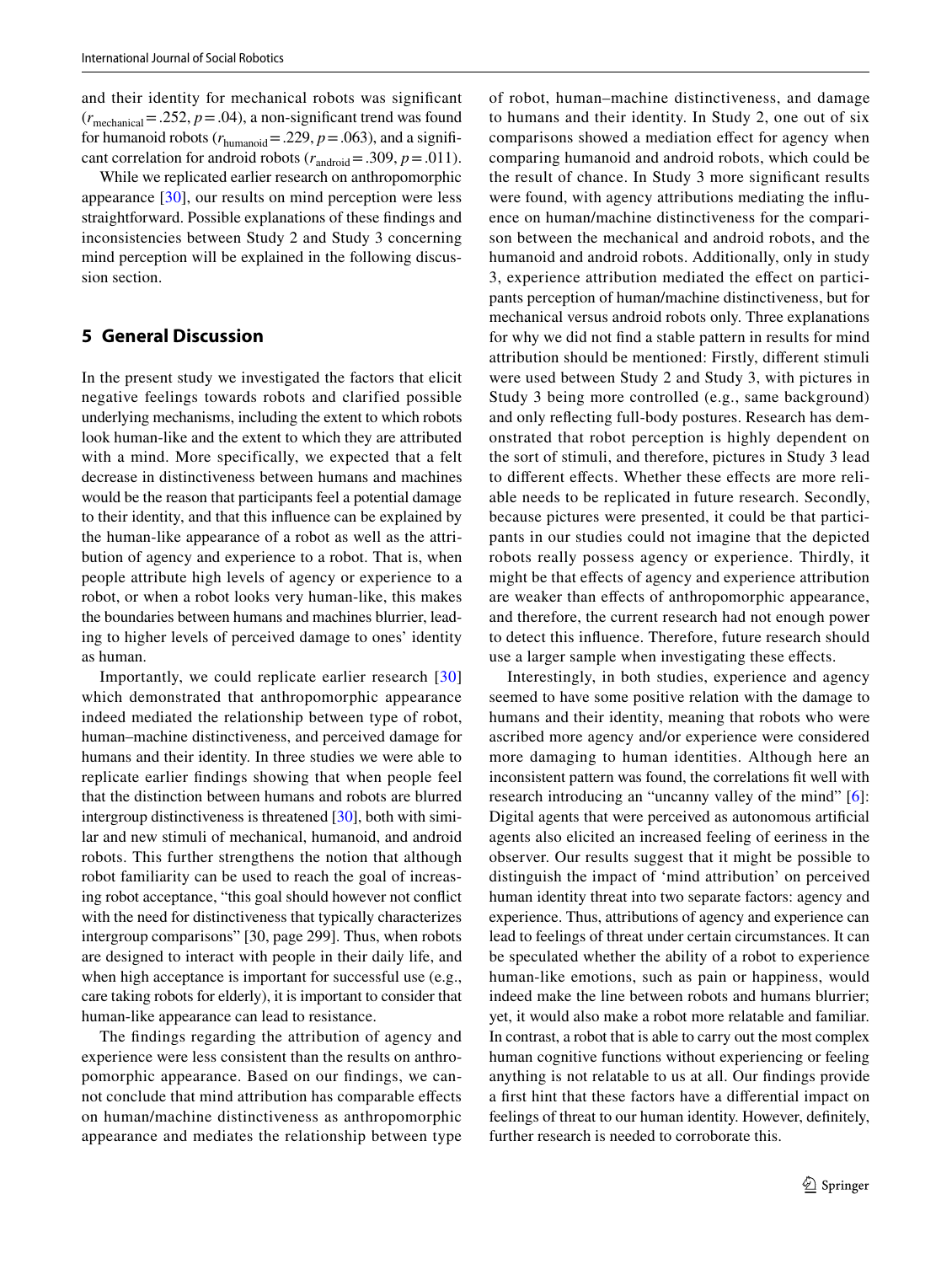The relationship between agency, experience, and damage to humans and their identity could point to other possible mediators instead of human–machine distinctiveness. For example, the extent to which humans can relate to a robot, or feel close to a robot could alleviate the potential damage to someone's identity experienced as a result of low distinctiveness. Whether mind perception leads to a decrease in human–machine distinctiveness in moving digital avatars, or which other factors might lead to the negative feelings felt is up for future investigations.

One major limitation of the current research is that only pictures were presented, while flms or interactions with robots (either real-life interactions or interactions using VR technologies, see [[6](#page-9-6)]) would allow for more complexity in the design. It is therefore unclear whether seeing a robot in a picture leads to similar feelings and cognitions as seeing and interacting with an actual robot. It is likely that through real interaction, one's preliminary cognitions and feelings are updated based on experience, thus leading to more reliable and clear perceptions. Therefore, real-life interacting with robots is a promising venue for future research to explore. By using pictures, we were able to test our assumptions in a highly controlled environment, and allowed for comparisons with earlier research [\[30](#page-10-20)]. Nevertheless, future studies should try to implement moving materials or real interactions to further validate what factors lead to a decrease in human–machine distinctiveness and negative feelings and perceived damage to ones' identity.

Another limitation of the current study is that the design was only tested in a convenience sample of highly educated, young participants. In future research, it would be interesting to see whether the current results can also be found in a more diverse sample. As research has shown that elderly respond diferently towards artifcial agents [\[38\]](#page-10-28), it might be and interesting target group: they might have less experience with seeing robots, and could therefore probably show stronger feelings of threat towards robots. In addition, it would be interesting to test how this relationship can be minimised. For example, research has shown that highlighting a shared goal can lead to less intergroup confict [\[39](#page-10-29)]. Thus, making it clear that an interaction with a robot is necessary to reach a desired state might help to increase acceptance.

Our findings have important practical implications: Although a more human-like appearance and mind attribu-tion can be beneficial for human–robot interactions [[21](#page-10-11)], robots are better accepted when perceptual diferences in appearance remain preserved. Thus, when designing robots for daily use, it is important users can clearly perceive nonhuman–robotic features in appearance and behaviour. This could for example be achieved by using a body that does not closely resemble human anatomy (such as for Cozmo or Roomba). Similarities in mind perception and experience are less threatening compared to similarities in appearance.

The former does not affect the human–robot distinction as strongly as the latter. Nevertheless, robots that are perceived to have high agency and experience might evoke eeriness and unease. Therefore, while it is good that robots are able to demonstrate that they can make own decisions or have a basic experience of emotions and feelings (e.g., by verbally expressing understanding or explaining why they behave in a certain way), moderation is key if one wishes to avoid negative evaluations.

**Funding** This study received no funding.

#### **Compliance with Ethical Standards**

**Conflict of interest** The authors declare that they have no confict of interest.

**Open Access** This article is licensed under a Creative Commons Attribution 4.0 International License, which permits use, sharing, adaptation, distribution and reproduction in any medium or format, as long as you give appropriate credit to the original author(s) and the source, provide a link to the Creative Commons licence, and indicate if changes were made. The images or other third party material in this article are included in the article's Creative Commons licence, unless indicated otherwise in a credit line to the material. If material is not included in the article's Creative Commons licence and your intended use is not permitted by statutory regulation or exceeds the permitted use, you will need to obtain permission directly from the copyright holder. To view a copy of this licence, visit<http://creativecommons.org/licenses/by/4.0/>.

### **References**

- <span id="page-9-0"></span>1. Epley N, Waytz A, Cacioppo JT (2007) On seeing human: a threefactor theory of anthropomorphism. Psychol Rev 114:864–886
- <span id="page-9-1"></span>2. Lee KM, Jung Y, Kim J, Kim SR (2006) Are physically embodied social agents better than disembodied social agents? The effects of physical embodiment, tactile interaction, and people's loneliness in human robot interaction. Int J Hum Comput Stud 64:962–973. <https://doi.org/10.1016/j.ijhcs.2006.05.002>
- <span id="page-9-2"></span>3. Kamide H, Mae Y, Kawabe K, Shigemi S, Arai T (2012) A psychological scale for general impressions of humanoids. In: 2012 IEEE international conference on robotics and automation (ICRA), pp 4030–4037. [https://doi.org/10.1080/01691](https://doi.org/10.1080/01691864.2013.751159) [864.2013.751159](https://doi.org/10.1080/01691864.2013.751159)
- <span id="page-9-4"></span>4. Mori M (1970) The uncanny valley. Energy 7:33–35
- <span id="page-9-5"></span>5. Rosenthal-von der Pütten AM (2014) Uncannily Human. Empirical Investigation of the Uncanny Valley Phenomenon. Dissertation Thesis
- <span id="page-9-6"></span>6. Stein J-P, Ohler P (2017) Venturing into the uncanny valley of mind—the infuence of mind attribution on the acceptance of human-like characters in a virtual reality setting. Cognition 160:43–50.<https://doi.org/10.1016/j.cognition.2016.12.010>
- <span id="page-9-3"></span>7. Strait MK, Aguillon C, Contreras V, Garcia N (2017) The public's perception of humanlike robots: Online social commentary refects an appearance-based uncanny valley, a general fear of a "Technology Takeover", and the unabashed sexualization of female-gendered robots. In: 2017 26th IEEE international